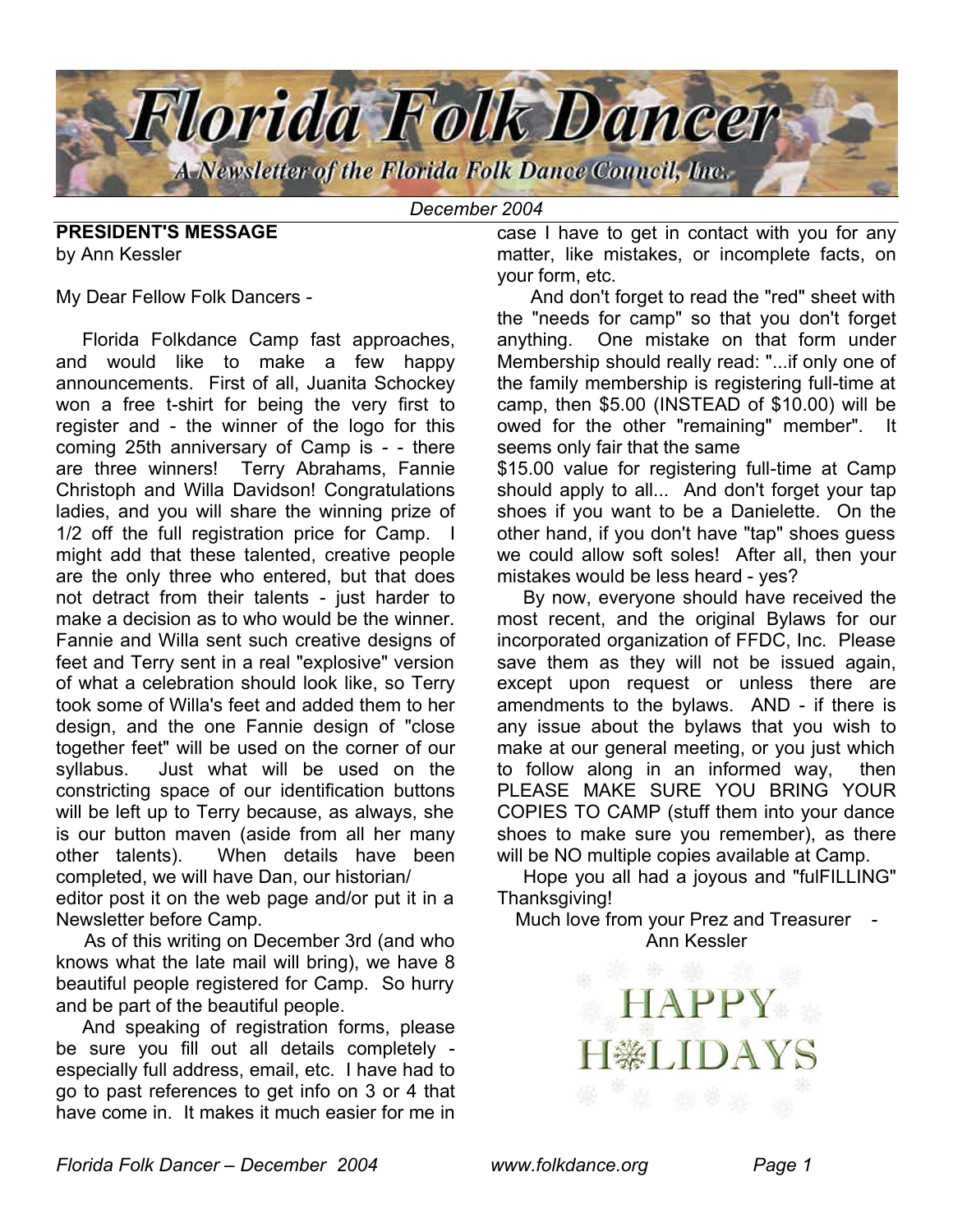### **REFLECTIONS ON DANCE**

by Dan Lampert, Editor

 Another year has passed. We've had good times, bad times, some great events have happened, and we've lost some dear friends. However, we are unified by dance. Dance brings us together in friendship and in life. What more can one say? Those are my thoughts as I reflect on dance this month.

 I have some great pictures from the Orlando International Group for you. Enjoy!



*Hey, the gang's all here! Note: this is one of those rare pictures with the editor in it (right end). I'm usually taking the picture!*



*Notice the fine detail on these outfits! Very authentic! Claudia even has pony-tails... looks Austrian / European to me.*

#### **ISRAELI DANCE WORKSHOP**

From Debbie Meitin

April 2-3, 2005 at the JCC of Greater Orlando with Israel Yakovee, guest teacher and choreographer.

---------------------------------

### **ENGLISH INFUSION DANCE WEEKEND**

From Catie Geist catiegeist@att.net

**When:** Friday, Saturday, and Sunday January 28, 29, and 30, 2005 **Where:** O'Leno State Park, High Springs, Florida **What:** New York's Gene Murrow, caller and teacher Music by Irrational Exuberance and Full Circle English Country Dancing, ceilidh dancing, Rapper sword, Morris, Molly Musicians' workshop **Cost:** \$80 includes all meals, classes, dances, and group cabins **Contact:** For more information contact Tara Bolker at tbolker@fdt.net or call 352-271-0046

**RANG TANG** Pre-Announcement From: Liz Nunan <a>Iiznunan@hotmail.com>

 I have the dates and teacher set for Rang Tang 2005, but not the musicians yet.

---------------------------------

 The dates will be April 15-17, 2005 and the teacher will be Ahmet Luleci doing his great Turkish dances. Hopefully I will have flyers before Jan. 1, 2005! My phone number is 404- 292-7176. Workshop will be at the same place as the past 2 years in Stone Mountain, Ga. near Decatur. Watch out for the holiday shopping maniacs!

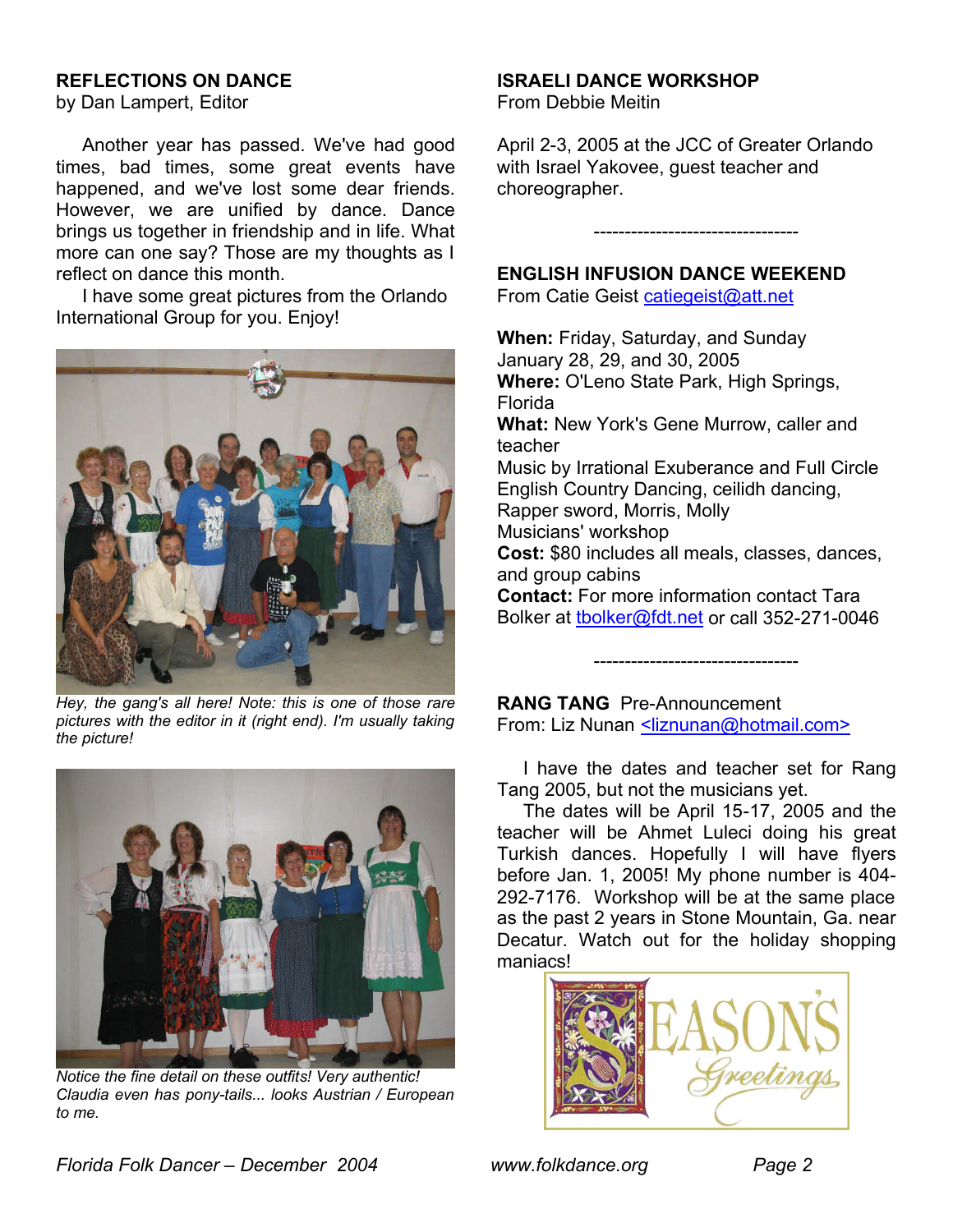# **ORLANDO INT'L FOLK DANCE CLUB**

By: Pat Henderson

 Some of you may be wondering what is happening in Orlando since I missed getting articles into the newsletter this fall. We are still dancing at our usual location in the dance studio behind our house as Dan has shown pictures from our Oktoberfest. Our property is still for sale and we just had our first showing since the hurricanes. We danced the first Wednesday in September as scheduled after our summer hiatus.

 However, the next week we were flooded out after Hurricane Frances. For those in other parts of Florida, many of you may not know that Orlando was hit very hard by Hurricane Charley. Ann Robinson and Kelly Fagan had trees come through their homes in Winter Park. Juanita Schockey needed a new roof. Most of our dancers experienced days of no power during very hot days and nights.

 Hopefully, we will never see a year like this one in our lifetimes! We had our annual Oktoberfest on September 29th and the following week on October 6, we celebrated Bobby's 59th birthday. Terry Abrahams attended and wrote a poem for Bobby that was printed in the October newsletter. It was nicely sung by Terry to the tune *of Oh, My Darling Clementine*.

 We were glad to see Annette Brand in October and she had been in a boating accident in Canada when a sailboat hit some power lines. She had some burns and is still recovering from the trauma. Unfortunately, one of the other women with her on the boat did not survive her resulting hospital stay.

 Many of us attended Fall Fling and enjoyed the new building and wooden floor. It was a smaller group than usual since other events conflicted with the date for some.

 We had our annual Halloween party on October 27 but our numbers were down from previous years also.

 The fall was full of Greek festivals--Lecanto (reported nicely by Dan in the last newsletter), Maitland, and Melbourne. Several of our members attended these festivals and I am wondering what would the festivals be like if the international folk dancers did not attend to dance to the Greek bands? Sometimes we are the only ones dancing! Some of the travels among club members include Phyllis Dammer taking in Niagara Falls and Ashville while they were evacuating Hurricane Charley. She especially enjoyed touring the Biltmore Estate.

 Lucy Birkemeier spent her birthday in October with her family in Chicago. Bobby and I have kept the road hot since my retirement. We attended an Israeli workshop in the North Carolina mountains in August (in between the hurricanes) and also visited relatives and friends in Georgia and North Carolina. We toured the Biltmore Estate before we went to the workshop. It is the largest residence in the United States. Then in mid October, we attended his 40th high school reunion in Crowley, LA (Cajun country). On November 6, Joy Herndon was in the audience when Dr. Phil taped in Orlando. We hope that everyone has a great holiday and a very happy new year. I hope that it will be a much better year!

**TERRY IS TRYING**

By Terry Abraham

 Trying to find the next president, that is. As you recall, Nancy has had a family situation that makes it impossible for her to take charge next year, so we need someone to come forth and be the next president. Is it you? Have you taken a turn? Have you been ANY officer ever? If your answer is no, it must be you! Please let me know right away if it is. Many of us would be willing to help a newbie in any way necessary.

---------------------------------

 Continuing with camp, the t-shirts look to be very cool for our 25th - don't forget to order one. I have a lot of new buttons, so don't forget to look through them. I assume you have registered - if not, do that too! Should be another great camp - it always is, and shall always be. It's truly our way of keeping dancing going in Florida, and doing it with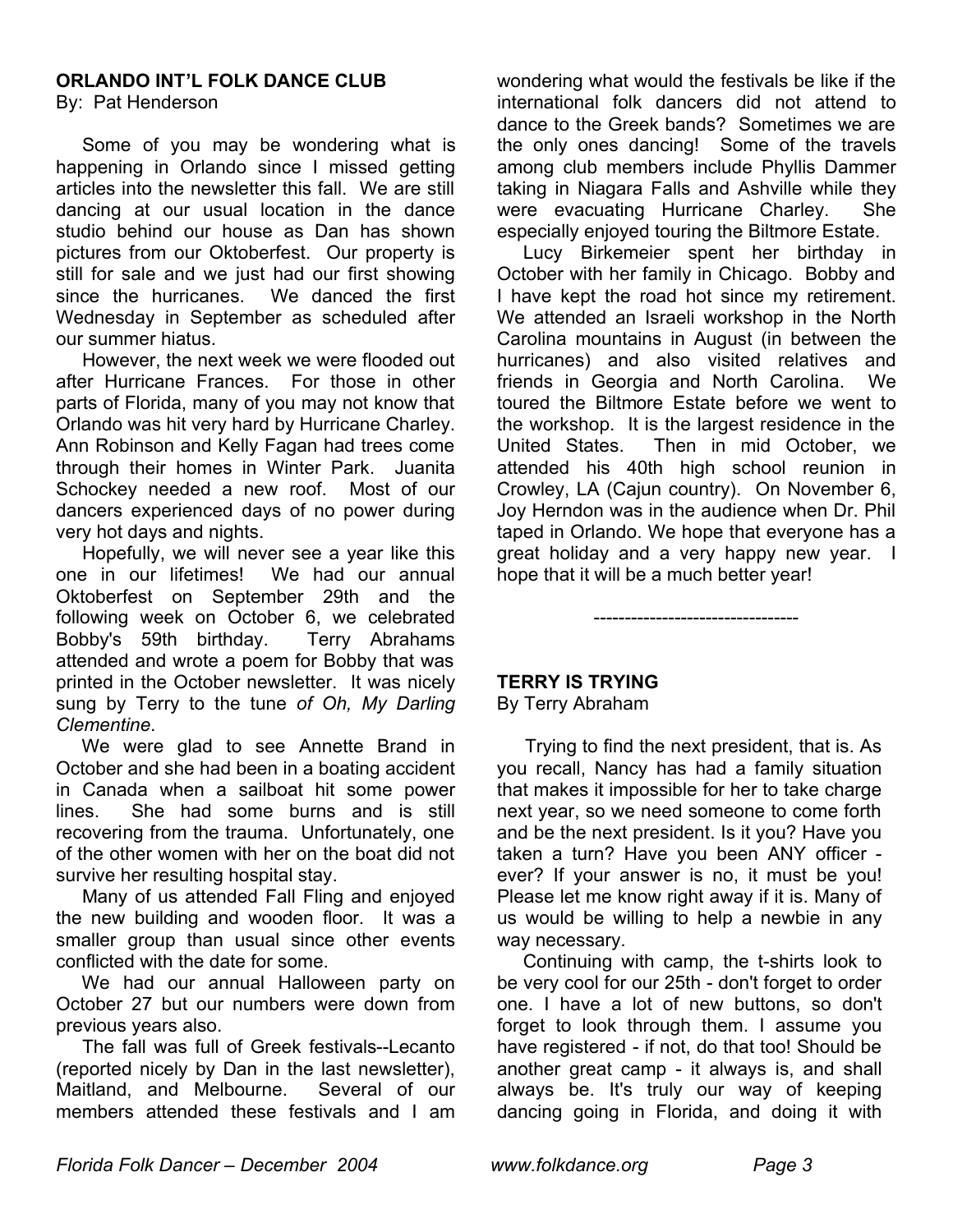enough people to have a very high energy level makes it particularly exciting. I know Tampa is so small right now - we seldom call dancing off, but we have to check with each other to make sure more than two will be there. Remember when there was over 40 of us? Them were the days...

 And on a local note: The contra group put on a Friday-Saturday "Dance It Off" (after Tgiving) which was terrific - caller Becky Hill and a band called Honk the Moose - it just couldn't have been any better. Judith missed it, but is now back from Scan camp in CA where she had her usual terrific time. Maria Pasetti had bunches of people at the Italian Club to celebrate her 81st birthday on Sunday. Her Flamenco group did a performance and she was in there - peppy as ever - what an amazing woman. There was great food, Latin dancing, people we haven't seen in a while. Did I report that Amy's wedding also went very well (our reason for not attending Fall Fling) and we all danced at that, too. So even if we're not with you, we're dancin'!

 This weekend I go to Richmond VA to a tournament that will help me qualify for the US team again. I'm especially looking forward to it since my travel bud lives there. We will contra dance on Sat night, even though I fence the next morning - hey! I have to prioritize here! Then I leave the 24th for Mexico. I'm going with Ginger that used to be a folk dancer in Tampa. She takes people on tours and finally did it when I could go. I'm sorry to miss Machol Miami, but not sorry enough to not go to Mexico! It think I said all of this last month the memory is going....and that means I'm going - Bye!

### **AROUND THE WEB**

Collected by Sherry Gray

You're invited to experience some of the most interesting sites from around the world, only a click away. The following offered some of the most interesting content online:

---------------------------------

http://www.folkdance.suite.dk/index.htm - This wonderful web page contains an extensive collection of Danish Folkdances with such delightful names as "Little Man in a Fix" and "Pounded Cinnamon". Each dance page offers beautiful pictures, music, music scores, dance descriptions, and stories.

http://www.earthlydelights.com.au/ - Welcome to a world of music, dance and costume! Earthly Delights is both the name of a wonderful band and the banner under which a cluster of related passions are exercised. This site has listings for costumes, dance history, dance tips, cds & books...you name it.

http://www.thehollandring.com/hol2.shtml - Music, video clips, history and more from Holland

http://www.folkworld.de/29/e/index.html#up

Folkworld, an online music magazine with a global focus, contains news, gossip, interviews and articles from all over the world about everything folk music related.

http://www.folkineducation.co.uk/ - The Folk in Education website catalogues hundreds of hard to find folk dancing selections, including such unusual selections as: Early & Medieval Music and a Maypole-Folk Dance-Instruction Pack.

http://www.notation.com/MIDI-Folk.html - This is the home page for Frank Petersohn's extensive collection of MIDIs and lyrics for folksongs from around the world.

http://www.kyhote.com/kff/ - This inspiring undertaking documents the Kerrville Folk Festival Oral History Project. Recently, I had a conversation with Dan about the wealth of stories that should be preserved and shared; those wonderful memories once handed down by word of mouth, then by printed page, and now limited to those exclusive few who can claim the title of 'author'. Everyone should have a forum for oral history of our personal stories so they will not be lost. Check it out!